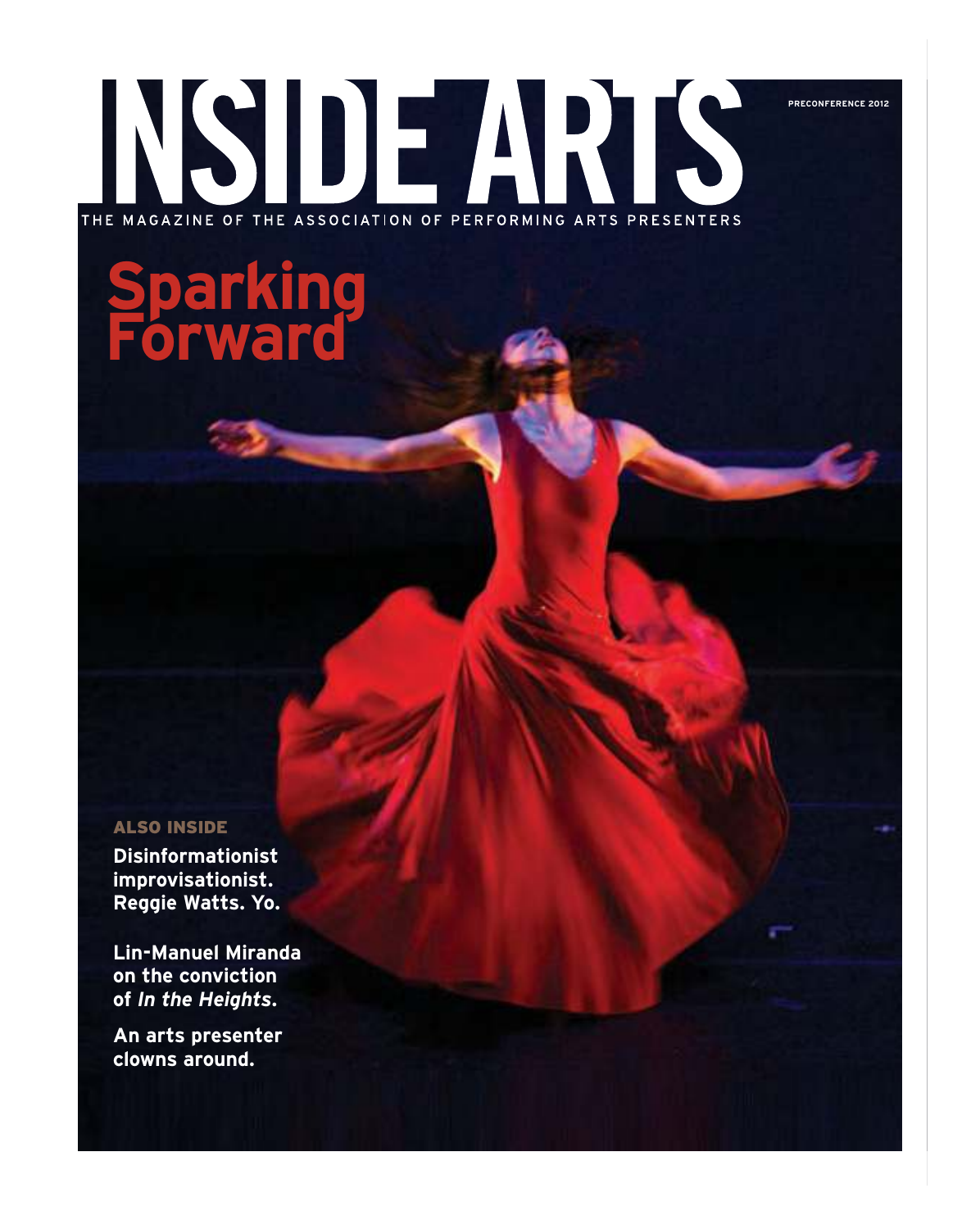

#### FEATURES **20 ON THE SPOT**

APAP|NYC 2013 is the go-to event for networking, business and the inspiration to set your imagination afire.

**BY KRISTEN ANDRESEN** 

#### **26 THE DISINFORMATIONIST IMPROVISATIONIST**

Move over, traditionalists. Performer and APAP|NYC 2013 speaker Reggie Watts is in the house. Yo.

**BY JOHN MOORE**

#### **30 USE YOUR SPACE**

Lin-Manuel Miranda is the Tony Award-winning composer and lyricist of *In the Heights*. Despite "rose-colored glasses" that keep him believing in his art, he has his feet on the ground.

#### **BY ALICIA ANSTEAD**

"Real artists show us the world in a way we recognize as our own. It's not necessarily what we always want to hear, but it might be what we need to hear. Artists can do that in a way nothing else really can."

 **— USE YOUR SPACE, PAGE 30**

**THIS PAGE: Jazz Masters at APAP|NYC 2012.**

**COVER: Jodi Kaplan/Booking Dance showcased Banafsheh at APAP|NYC 2012. PHOTO: Jacob Belcher/APAP**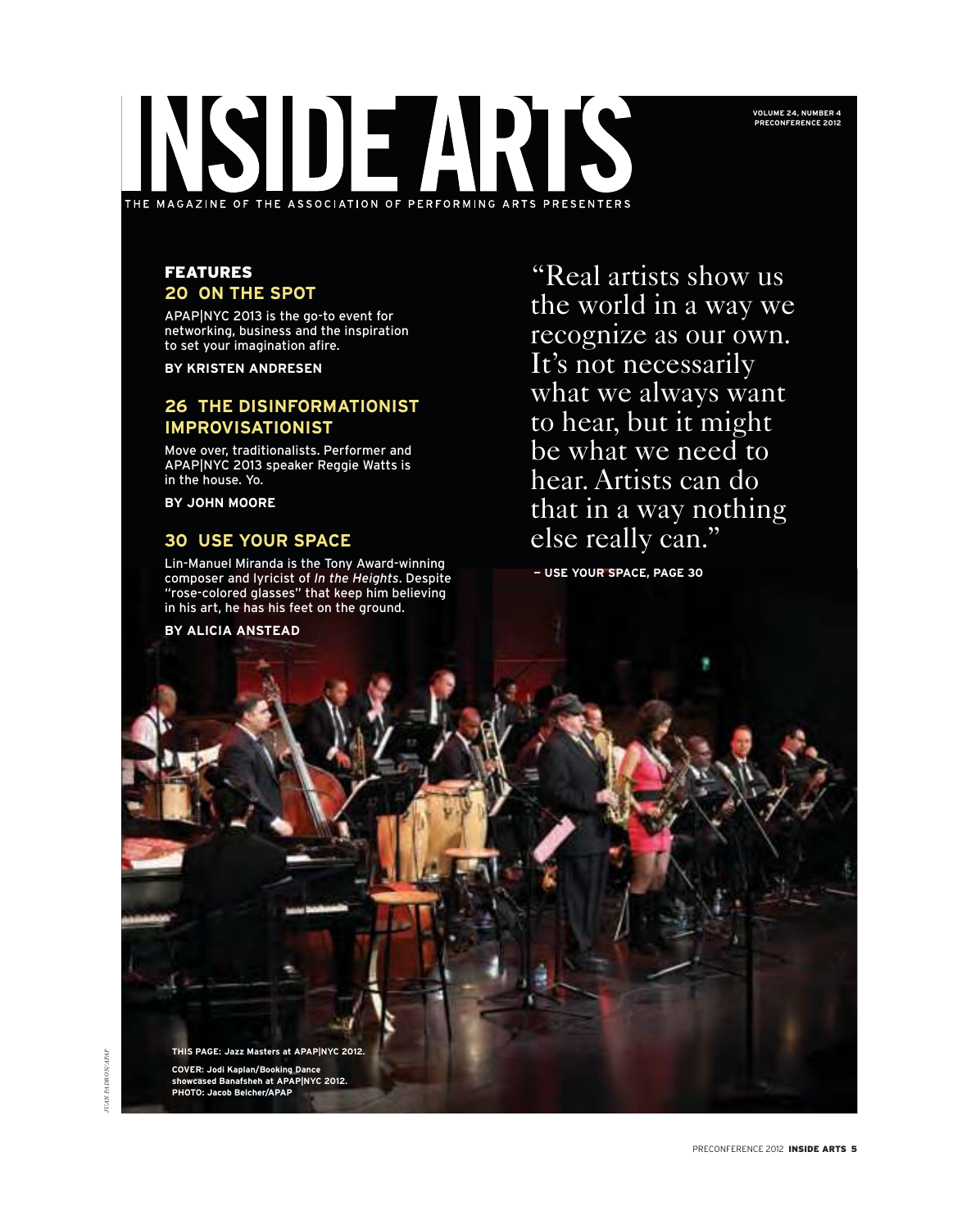**VOLUME 24, NUMBER 4 PRECONFERENCE 2012**

# THE MAGAZINE OF THE ASSOCIATION OF PERFORMING ARTS PRESENTERS

#### DEPARTMENTS

- **9 FROM THE PRESIDENT**
- **11 FROM THE EDITOR**
- **12 CONTRIBUTORS**

#### **14 VOICES**

A new audience engagement platform breaks down the barriers between art and life. A dance company finds an engaging way to find and build its community. And a peace and justice center integrates arts education into its mission.

#### **18 FOLLOW SPOT**

Jeff Leitner of Insight Labs talks about community engagement, innovative organizations and the reason arts leaders need to get comfortable with change. It's going to happen whether you like it or not.

#### **36 OUTSIDE ARTS**

Can being a clown make you a better arts administrator? A lesson about the breadth of understanding that may be hidden in a top hat, red nose and big shoes.

#### **40 ADO**

It goes without saying that imagination is important to every artist. Here's a collection of inspiring thoughts from people for whom performance has been a way of life.

**THIS PAGE: A step dancing showcase at APAP|NYC 2012.**

"It's so important in our field, really breaking down the barriers between what's onstage and the people watching onstage and having it become much more of a community conversation."

**— FOLLOW SPOT PAGE 18**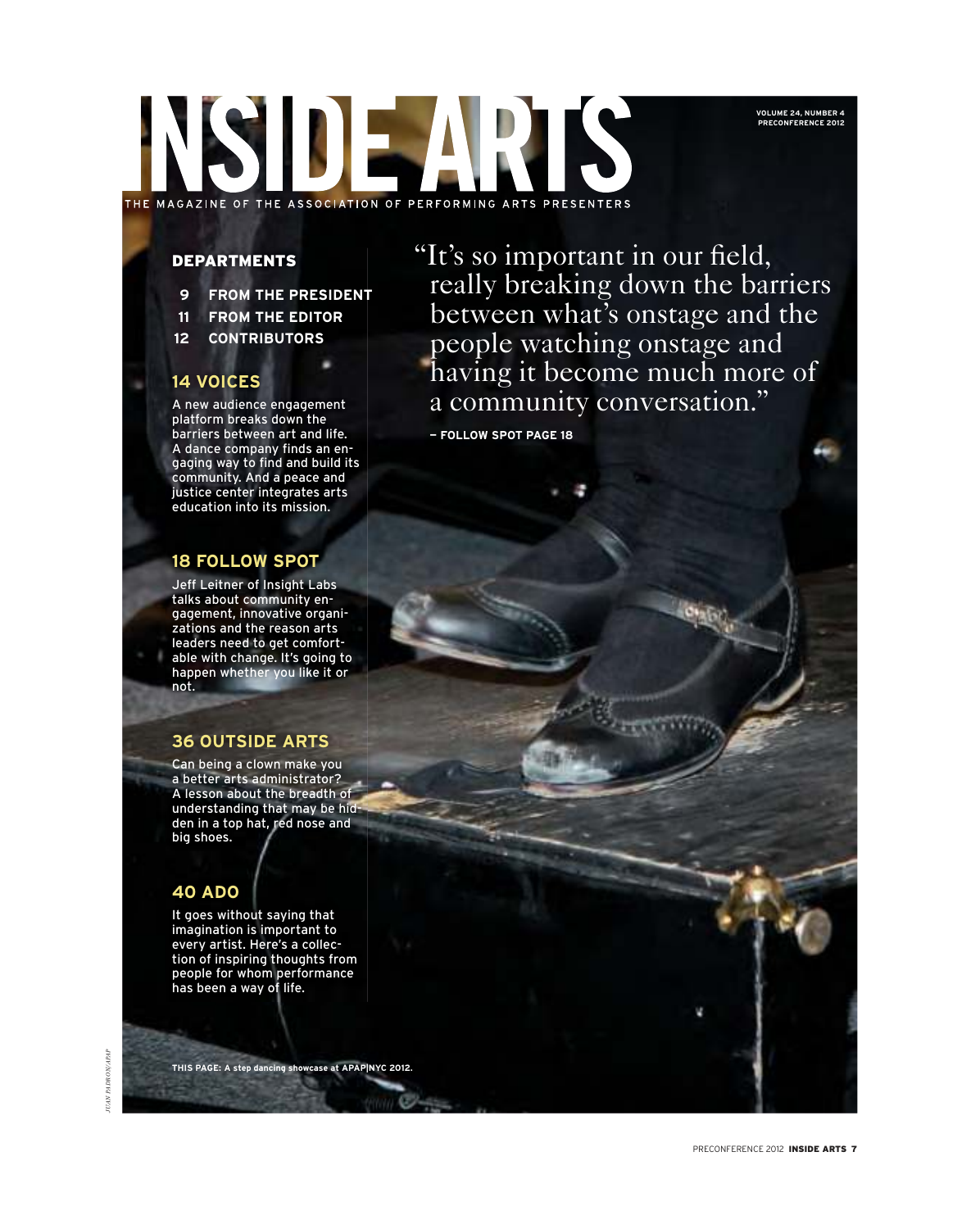#### FROM THE PRESIDENT



I<sup>N</sup> ONLY <sup>A</sup> MATTER OF WEEKS, our members and industry leaders will gather for APAP|NYC 2013 in New York City, and I am very excited about the reunions, business connections and productive conversations that await our members and attendees. My one-year anniversary as president and CEO of APAP has taken place, and I look forward to my second conference in that role.

Our members have been the major focus

of this year – in committees, changes to our showcase book, communication with our agent and manager members, webinars, e-newsletters and advocacy efforts. Each staff member has communicated his or her deep appreciation for your commitment to APAP and your membership. I hope these efforts have been meaningful to you. As I have stated throughout my tenure, we are all working very hard, each in his or her own way, to support the important work of bringing artists to audiences in the U.S. and around the world. We stand in awe of your commitment and the impact of your tireless work.

This fall I had the pleasure of attending the regional conferences – Western Arts Alliance, Arts Midwest and the Performing Arts Exchange. For the first time, APAP had a booth at each of the conference exhibit halls. APAP membership director Sue Noseworthy, membership associate Vanessa Ferreira and conference and meetings manager Judy Moore met with many of you in exhibition halls around the country, and all returned with a richer understanding of our exhibitor members, a deeper sense of both the critical issues in the industry and the importance of coming together as a field. Thanks to all who visited. Your reception of us was uplifting and informative.

As well as the regional conferences, I enjoyed attending Grantmakers in the Arts, the National Association of Latino Arts and Culture and the National Performance Network. At each of these events, I came away with an even stronger sense of the need for us to come together.

Congratulations to my fellow colleagues who do the hard work of creating these gatherings.

As a field we face many issues: diminished resources, changing tastes and modes of operation, dynamically shifting demographics and communities still recovering from economic challenges. Our field often faces the task of trying to navigate these difficulties alone. Know you are part of a much larger community, made up of some of the best people in the business and vocation of the arts. APAP is here to serve you and to be a resource and champion for you and your work.

I look forward to seeing you at APAP|NYC, and if you are in Washington, D.C., please don't hesitate to visit our staff and offices.



Mario Garcia Durham, PrESIDENT & CEO

### **Eye For Talent** THE BEST IN WORLD MUSIC

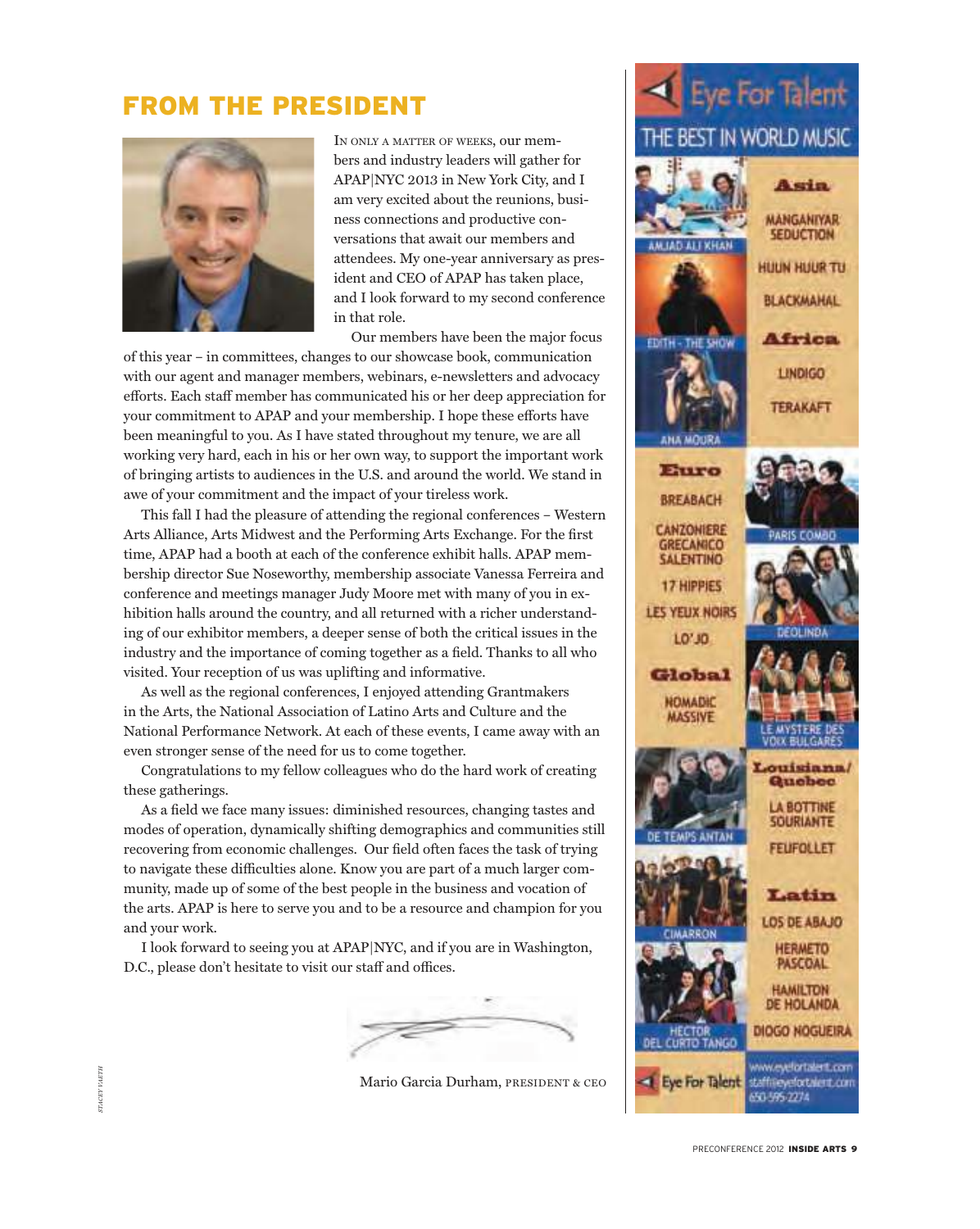#### **FROM THE EDITOR**



ALBERT EINSTEIN FAMOUSLY SAID that imagination is more important than knowledge. And yet who among us would want one without the other?

Luckily, we are not forced to make a choice. In fact, at APAP|NYC 2013 — our annual conference taking place Jan. 11-15, 2013 in New York City — takes *Imagine* as its guiding theme. At APAP headquarters in Washington, D.C., we've been working to bring together the nation's leading thinkers

on the subject of imagination — how it feeds innovation, entrepreneurship, community engagement and artmaking.

This issue of *Inside Arts* shines a light on those topics. You'll find creative thinkers such as Jeff Leitner of Insight Labs in Chicago explaining the melding of civic activity with arts leadership, performer Reggie Watts philosophizing about improvisational discovery of language, and writer-composer Lin-Manuel Miranda reflecting on the powerful impact limitations can have on creativity. All three will be at the conference.

Interestingly, both Watts and Miranda harked back to their childhoods as a time when their gifts surfaced and were nurtured either by family life or by random responses of laughter and applause. Michael Alexander, executive and artistic director at Grand Performances in Los Angeles, talks about the same moment in life — when he was a teenager and had the opportunity to perform as a circus clown in a community. His story about finding his identity as an artist is also recounted in this issue. But all three men raise a fascinating point about imagination, the origin and chemistry of which increasingly interest scientists, but the machinations of which are elusive to all of us. How do we become imaginative people?

To go back to Einstein, we might look at APAP|NYC as a time to explore, discover and pursue the right balance between imagination and knowledge. Fall is a good time to think about ways in which you can integrate both qualities to achieve maximum force as an arts leader in your community, an executive director of a performing arts center or an agent and manager of artists.

After all, imagination is not the domain solely of the artist. The rest of us can benefit from embracing the creative imperatives that artists — and scientists, too, by the way — live and work by. We hope this issue of *Inside Arts* will stimulate new ways of appreciating your own imaginative capability and lead you to the exciting work of others, including those represented in these pages and at the conference in January.

alicia anatica

Alicia Anstead, EDIToR



VWW.MICHELESTAPLETON.COM *WWW.MICHELESTAPLETON.COM*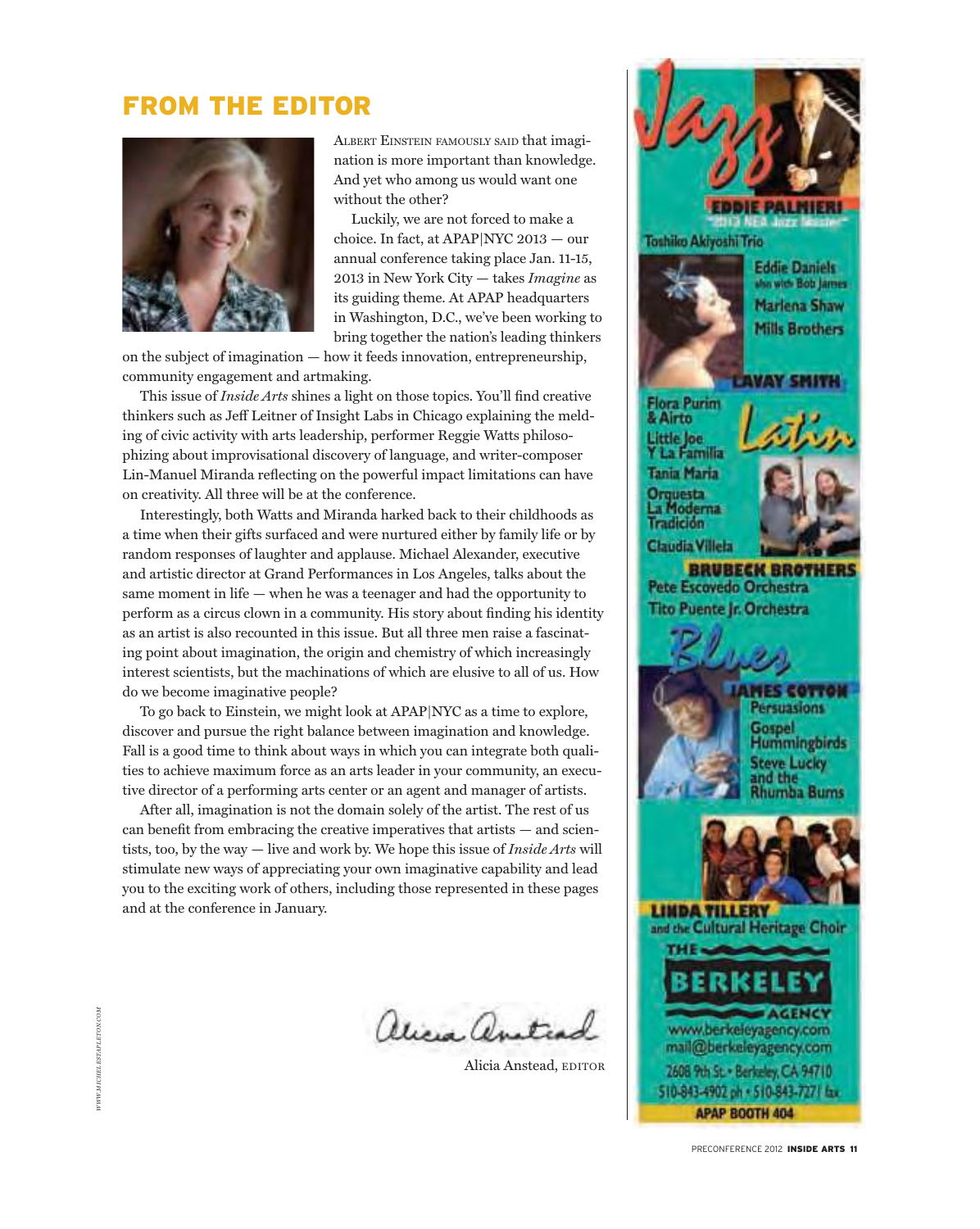APAP|NYC 2013 is the go-to event for networking, business and the inspiration to set your imagination afire.

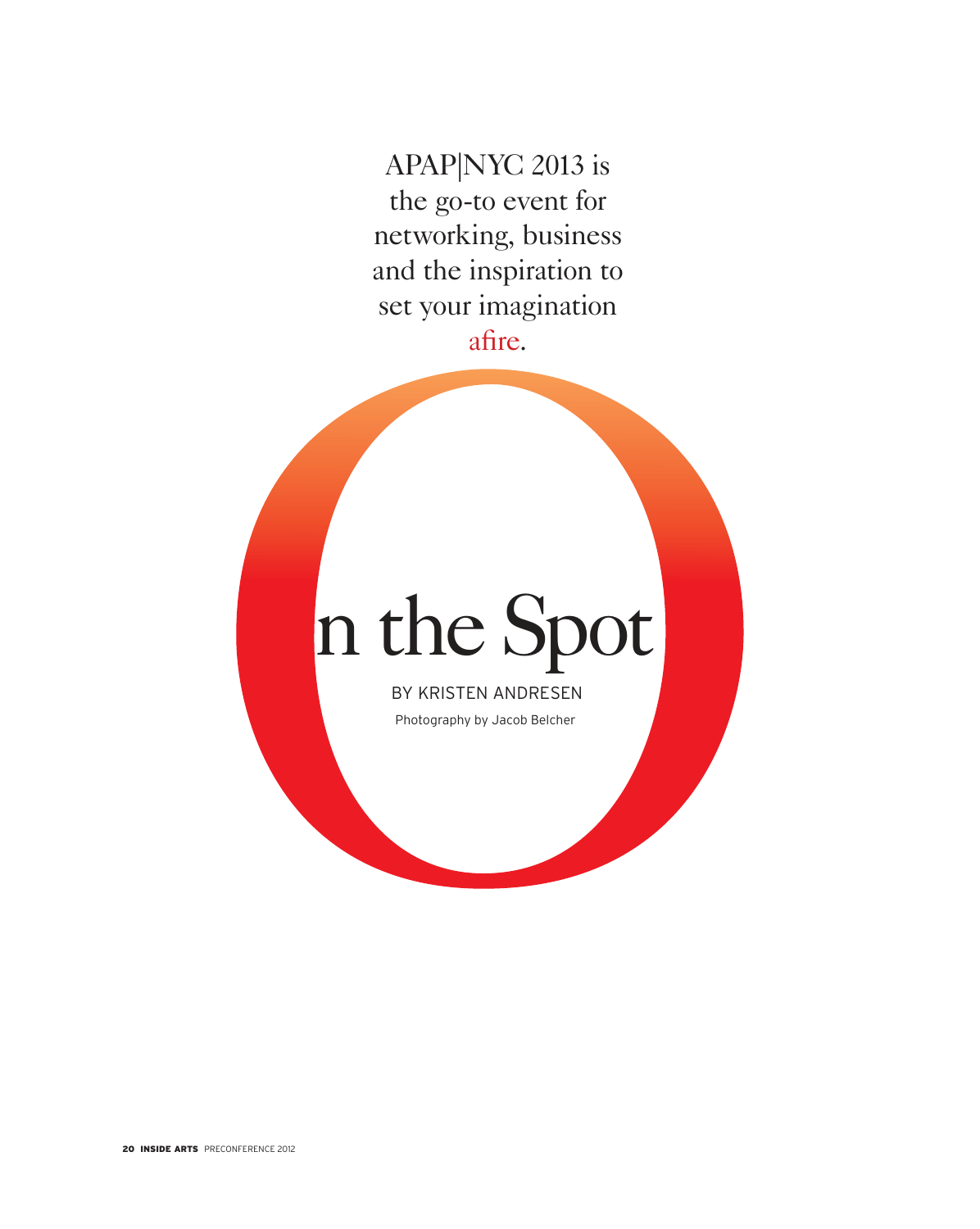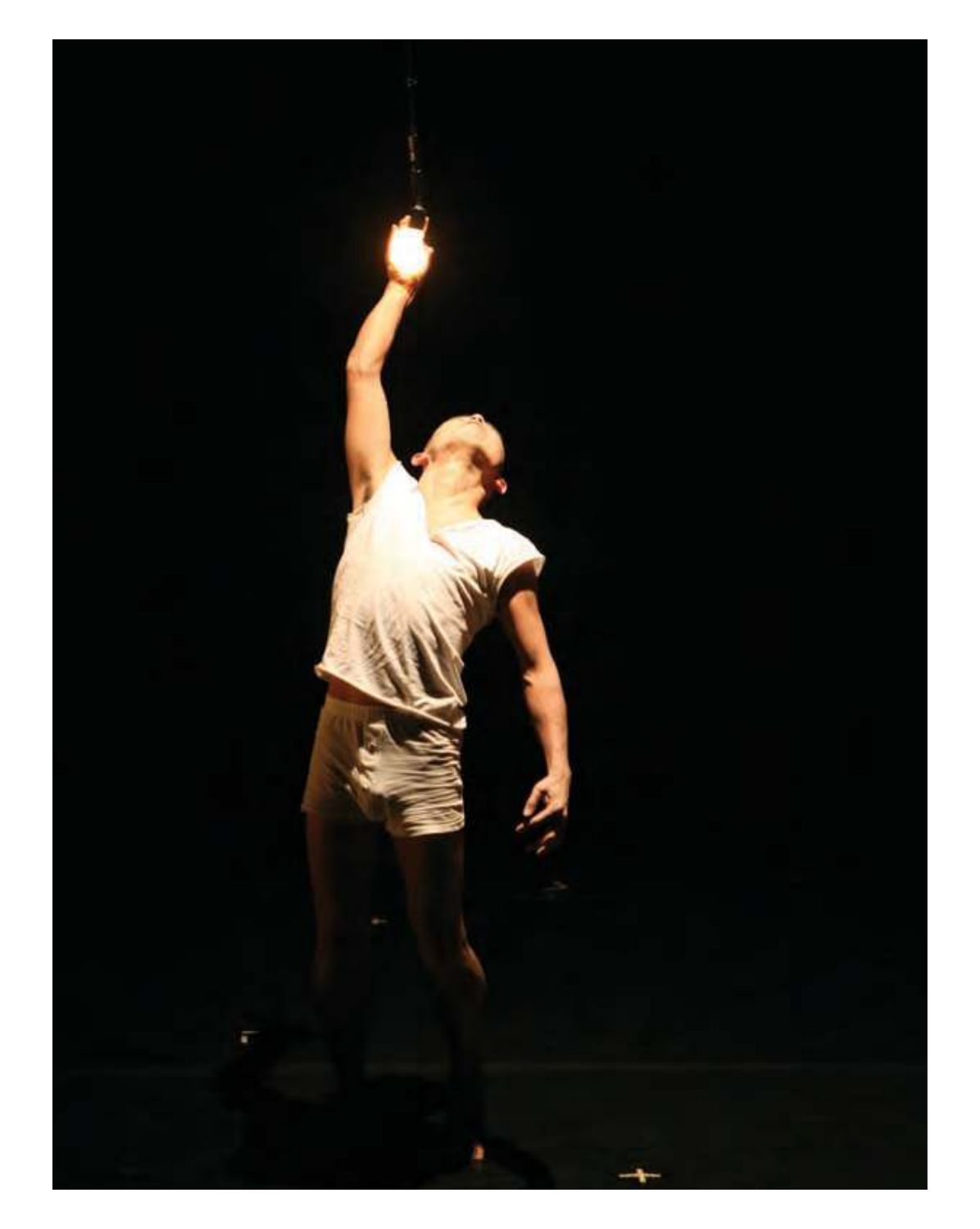here were many memorable moments at the London Olympics this summer. The medal-studded finale of Michael Phelps' swimming career. The grace and power of Gabrielle Douglas. And who could forget Usain Bolt's speed and showmanship? But one of the most talked-about performances at the games had nothing to do with athletics and everything to do with the arts. It was a stirring tribute to the late John Lennon, complete with archival video, sculpture and live accompaniment by a Liverpool choir. The theme? *Imagine*.

Like the Olympics, the annual Association of Performing Arts Presenters conference — APAP|NYC 2013 — requires stamina, discipline and preparation. It is always a major production for organizers and conferencegoers alike. There are moments of surprise. Moments that bring the crowd to its feet. Moments when it feels like anything — everything — is possible.

So it's only fitting that the theme for APAP|NYC 2013 is *Imagine*.

The conference, taking place Jan. 11-15 2013 in New York City, will be a celebration of possibilities. For APAP and the field, it's a time to embrace new leadership, new opportunities for engagement and new ways of doing business while honoring the rich artistic traditions of the event, the organization and its membership.

In recent years, the presenting field has faced unprecedented economic challenges and shifting demographics — changes that have caused many to look inward as they weathered the storm. The conference is a call to look outward — and move forward. To do what artists and presenters do best: imagine.

"This is much more than a business networking opportunity," says Scott Stoner, director of programs and resources at APAP and the organizational lead for the conference programming. "It's a place for our members to learn and share and imagine in ways that will directly help them do what they do better. Our goal is to provide ample opportunities to share valuable knowledge, ideas and indeed inspiration that each member can apply in his or her professional life."

That inspiration will come in many forms.

It can be found in the popular pre-conference forums, which will include sessions on branded entertainment, international work, jazz and presenting beyond the

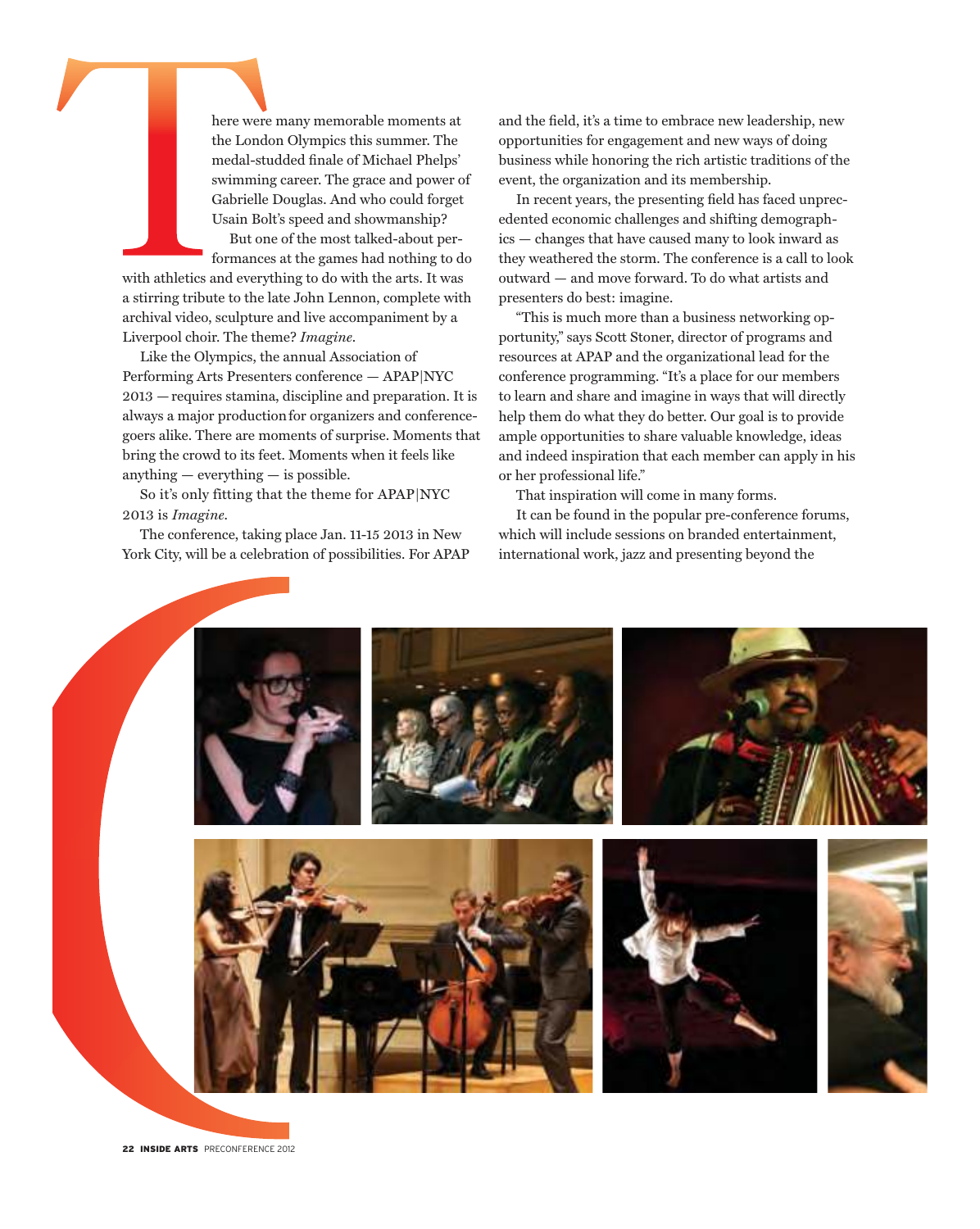main stage. It can be found in the speakers. Lin-Manuel Miranda, the rapper-actor best known for writing and starring in *In the Heights*, will kick off the conference, multi-faceted artist Reggie Watts [see feature page 26] will provide the Sunday plenary and Roseanne Cash will close the conference. It can be found in the APAP EXPO Hall and more than 1,000 showcases. It can be found in the informal conversations over drinks or between professional development sessions. And of course it can be found on the streets, in the restaurants and on the stages of the city that never sleeps.

o me, the highlight is the whole of the conference," says Mario Garcia Durham, APAP president and CEO. "It's a gathering place to see your colleagues from the U.S. and internationally. You're brought into conversation. You see artists you haven't been exposed to, and hopefully enjoy fantastic cuisines and see the art offerings in New York."

Durham was new to the office during last year's conference, but has been able to take an active role shaping the content and scope of the 2013 event. His priority is to ensure that APAP meets the needs of its membership effectively and productively. To that end, he is focused on making it easier for everyone — artists, managers, agents and presenters — to do business.

"We're keenly aware of the challenges presenters, agents and managers face when they're trying to accomplish their important work," Durham says. "We want to be responsive and timely. We're also working in conjunction with other national service organizations for the greater good of the field."

According to conference co-chair Alison Spiriti, president of AWA Touring Services in New York City and an APAP board member, there's no better place to respond to the field's needs than at APAP|NYC.

"I think this event is the touchstone of our entire industry," she says. "It's not only a gathering place, a place to knowledge-share, a place to learn from each other, it's a place of transaction. Business is actually getting done."

For Spiriti, who has an extensive background in touring Broadway, business may be the focus. But that doesn't mean there's no room for creativity — or imagination.

"As a businessperson, it's hard to step out of my practical and analytical mind. What 'imagine' means to me is